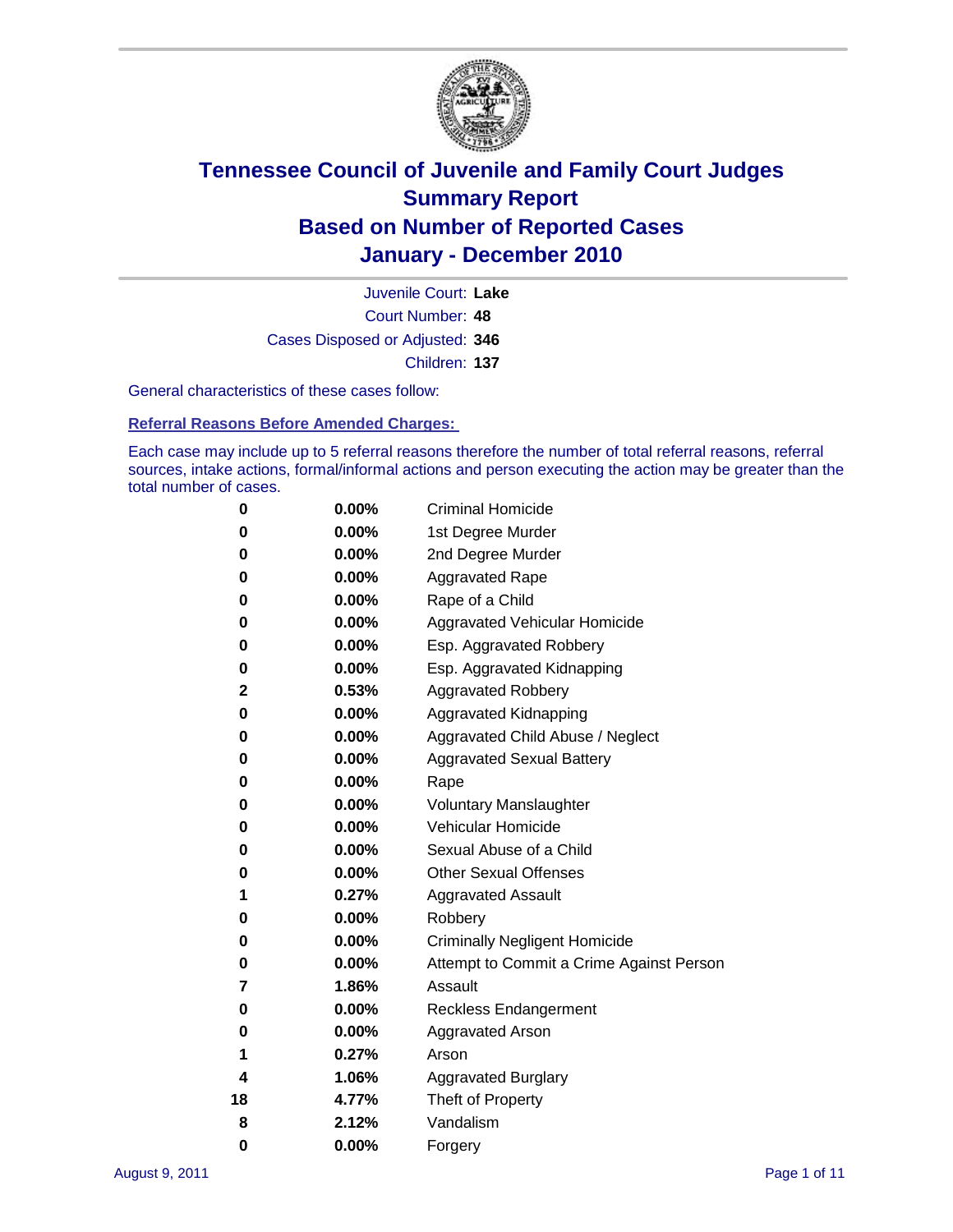

Court Number: **48** Juvenile Court: **Lake** Cases Disposed or Adjusted: **346** Children: **137**

#### **Referral Reasons Before Amended Charges:**

Each case may include up to 5 referral reasons therefore the number of total referral reasons, referral sources, intake actions, formal/informal actions and person executing the action may be greater than the total number of cases.

| 0           | 0.00% | <b>Worthless Checks</b>                                     |
|-------------|-------|-------------------------------------------------------------|
| 0           | 0.00% | Illegal Possession / Fraudulent Use of Credit / Debit Cards |
| 10          | 2.65% | <b>Burglary</b>                                             |
| 0           | 0.00% | Unauthorized Use of a Vehicle                               |
| 0           | 0.00% | <b>Cruelty to Animals</b>                                   |
| 1           | 0.27% | Sale of Controlled Substances                               |
| 1           | 0.27% | <b>Other Drug Offenses</b>                                  |
| 5           | 1.33% | Possession of Controlled Substances                         |
| 0           | 0.00% | <b>Criminal Attempt</b>                                     |
| 1           | 0.27% | Carrying Weapons on School Property                         |
| 0           | 0.00% | Unlawful Carrying / Possession of a Weapon                  |
| 0           | 0.00% | <b>Evading Arrest</b>                                       |
| 0           | 0.00% | Escape                                                      |
| 0           | 0.00% | Driving Under Influence (DUI)                               |
| 7           | 1.86% | Possession / Consumption of Alcohol                         |
| 3           | 0.80% | Resisting Stop, Frisk, Halt, Arrest or Search               |
| 0           | 0.00% | <b>Aggravated Criminal Trespass</b>                         |
| 1           | 0.27% | Harassment                                                  |
| 0           | 0.00% | Failure to Appear                                           |
| 0           | 0.00% | Filing a False Police Report                                |
| 0           | 0.00% | Criminal Impersonation                                      |
| 15          | 3.98% | <b>Disorderly Conduct</b>                                   |
| 1           | 0.27% | <b>Criminal Trespass</b>                                    |
| 1           | 0.27% | <b>Public Intoxication</b>                                  |
| 0           | 0.00% | Gambling                                                    |
| 17          | 4.51% | Traffic                                                     |
| 0           | 0.00% | <b>Local Ordinances</b>                                     |
| $\mathbf 0$ | 0.00% | Violation of Wildlife Regulations                           |
| 2           | 0.53% | Contempt of Court                                           |
| 4           | 1.06% | Violation of Probation                                      |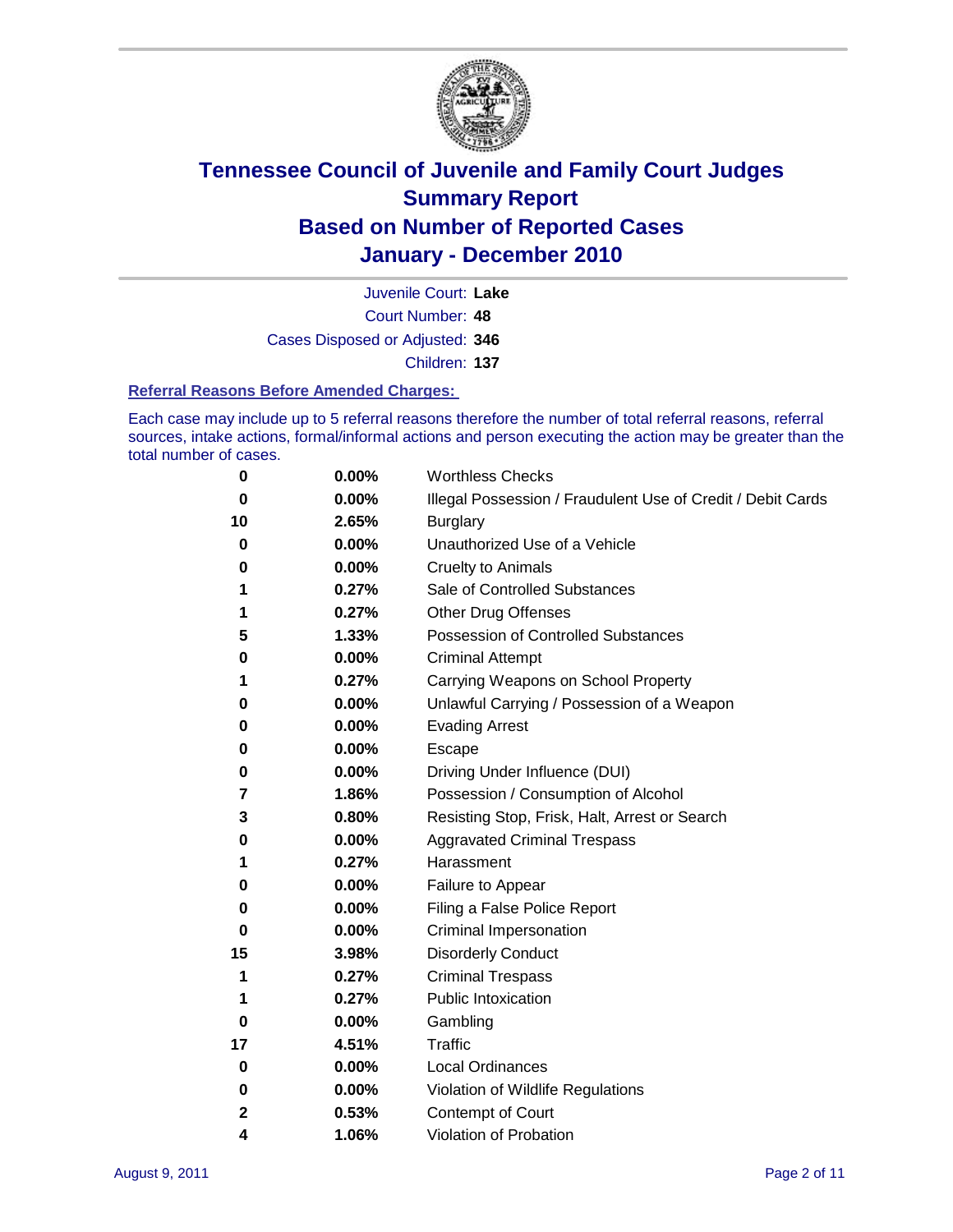

Court Number: **48** Juvenile Court: **Lake** Cases Disposed or Adjusted: **346** Children: **137**

#### **Referral Reasons Before Amended Charges:**

Each case may include up to 5 referral reasons therefore the number of total referral reasons, referral sources, intake actions, formal/informal actions and person executing the action may be greater than the total number of cases.

| $\bf{0}$     | 0.00%    | Violation of Aftercare                 |
|--------------|----------|----------------------------------------|
| 15           | 3.98%    | <b>Unruly Behavior</b>                 |
| 13           | 3.45%    | Truancy                                |
| 4            | 1.06%    | In-State Runaway                       |
| $\bf{0}$     | 0.00%    | Out-of-State Runaway                   |
| 4            | 1.06%    | Possession of Tobacco Products         |
| 10           | 2.65%    | Violation of a Valid Court Order       |
| 4            | 1.06%    | Violation of Curfew                    |
| 0            | $0.00\%$ | <b>Sexually Abused Child</b>           |
| $\bf{0}$     | 0.00%    | <b>Physically Abused Child</b>         |
| $\mathbf{2}$ | 0.53%    | Dependency / Neglect                   |
| $\bf{0}$     | 0.00%    | <b>Termination of Parental Rights</b>  |
| $\bf{0}$     | 0.00%    | <b>Violation of Pretrial Diversion</b> |
| $\bf{0}$     | 0.00%    | Violation of Informal Adjustment       |
| 141          | 37.40%   | <b>Judicial Review</b>                 |
| 14           | 3.71%    | <b>Administrative Review</b>           |
| 1            | 0.27%    | <b>Foster Care Review</b>              |
| 56           | 14.85%   | Custody                                |
| 3            | 0.80%    | Visitation                             |
| 0            | 0.00%    | Paternity / Legitimation               |
| 0            | 0.00%    | <b>Child Support</b>                   |
| 0            | 0.00%    | <b>Request for Medical Treatment</b>   |
| $\bf{0}$     | 0.00%    | <b>Consent to Marry</b>                |
| $\bf{0}$     | 0.00%    | Other                                  |
| 377          | 100.00%  | <b>Total Referrals</b>                 |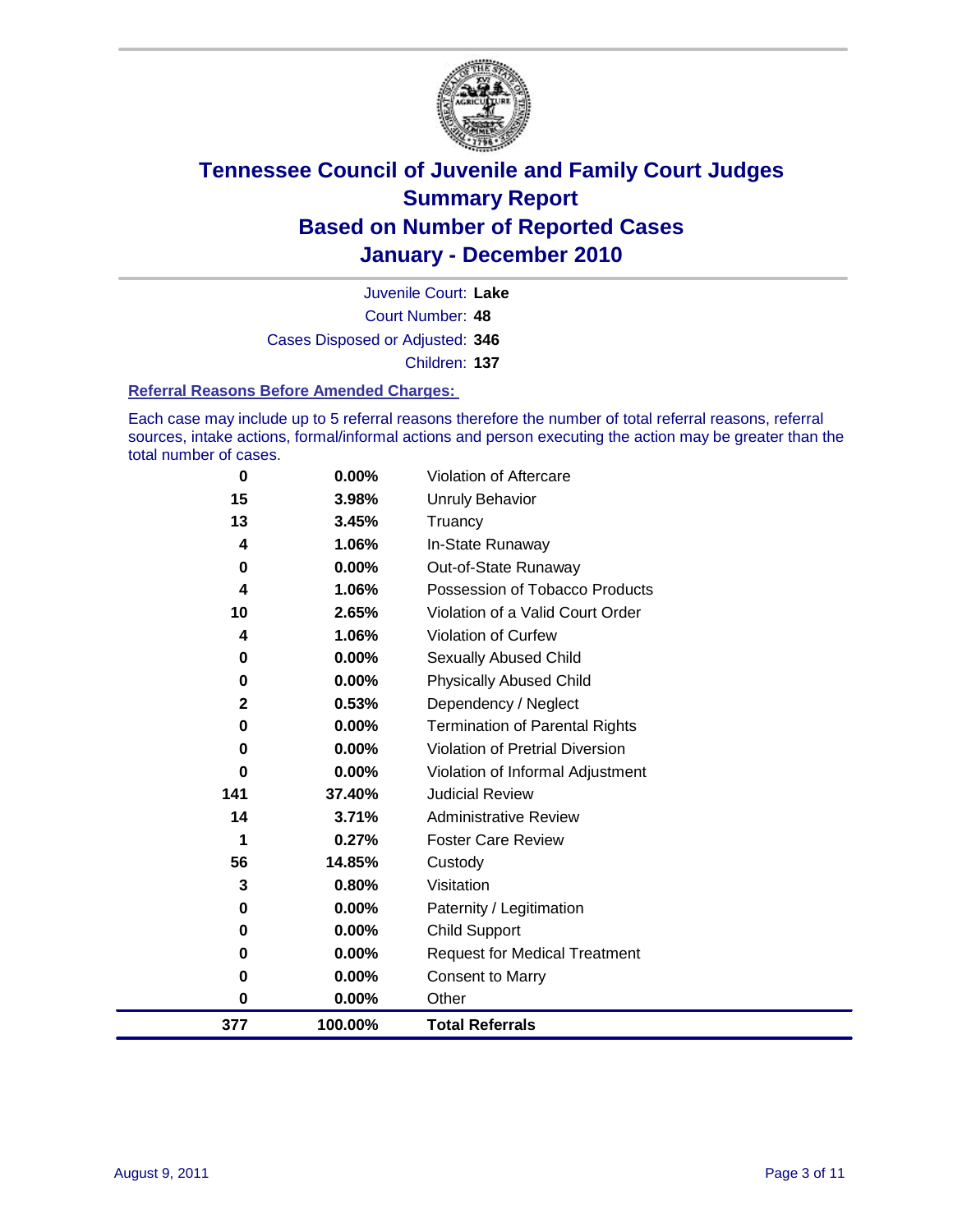

|             | Juvenile Court: Lake            |                                   |  |  |
|-------------|---------------------------------|-----------------------------------|--|--|
|             | Court Number: 48                |                                   |  |  |
|             | Cases Disposed or Adjusted: 346 |                                   |  |  |
|             |                                 | Children: 137                     |  |  |
|             | <b>Referral Sources: 1</b>      |                                   |  |  |
| 167         | 44.30%                          | Law Enforcement                   |  |  |
| 45          | 11.94%                          | Parents                           |  |  |
| 11          | 2.92%                           | <b>Relatives</b>                  |  |  |
| 0           | $0.00\%$                        | Self                              |  |  |
| 19          | 5.04%                           | School                            |  |  |
| $\bf{0}$    | 0.00%                           | <b>CSA</b>                        |  |  |
| 55          | 14.59%                          | <b>DCS</b>                        |  |  |
| $\mathbf 0$ | 0.00%                           | <b>Other State Department</b>     |  |  |
| 0           | 0.00%                           | <b>District Attorney's Office</b> |  |  |
| 73          | 19.36%                          | <b>Court Staff</b>                |  |  |
| 0           | 0.00%                           | Social Agency                     |  |  |
| 1           | 0.27%                           | <b>Other Court</b>                |  |  |
| 6           | 1.59%                           | Victim                            |  |  |
| 0           | 0.00%                           | Child & Parent                    |  |  |
| 0           | 0.00%                           | Hospital                          |  |  |
| 0           | 0.00%                           | Unknown                           |  |  |
| $\mathbf 0$ | 0.00%                           | Other                             |  |  |
| 377         | 100.00%                         | <b>Total Referral Sources</b>     |  |  |

### **Age of Child at Referral: 2**

| 0<br>0 | 0.00%<br>$0.00\%$ | Ages 19 and Over<br>Unknown |  |
|--------|-------------------|-----------------------------|--|
|        |                   |                             |  |
|        |                   |                             |  |
| 25     | 18.25%            | Ages 17 through 18          |  |
| 48     | 35.04%            | Ages 15 through 16          |  |
| 16     | 11.68%            | Ages 13 through 14          |  |
| 11     | 8.03%             | Ages 11 through 12          |  |
| 37     | 27.01%            | Ages 10 and Under           |  |
|        |                   |                             |  |

<sup>1</sup> If different than number of Referral Reasons (377), verify accuracy of your court's data.

<sup>2</sup> One child could be counted in multiple categories, verify accuracy of your court's data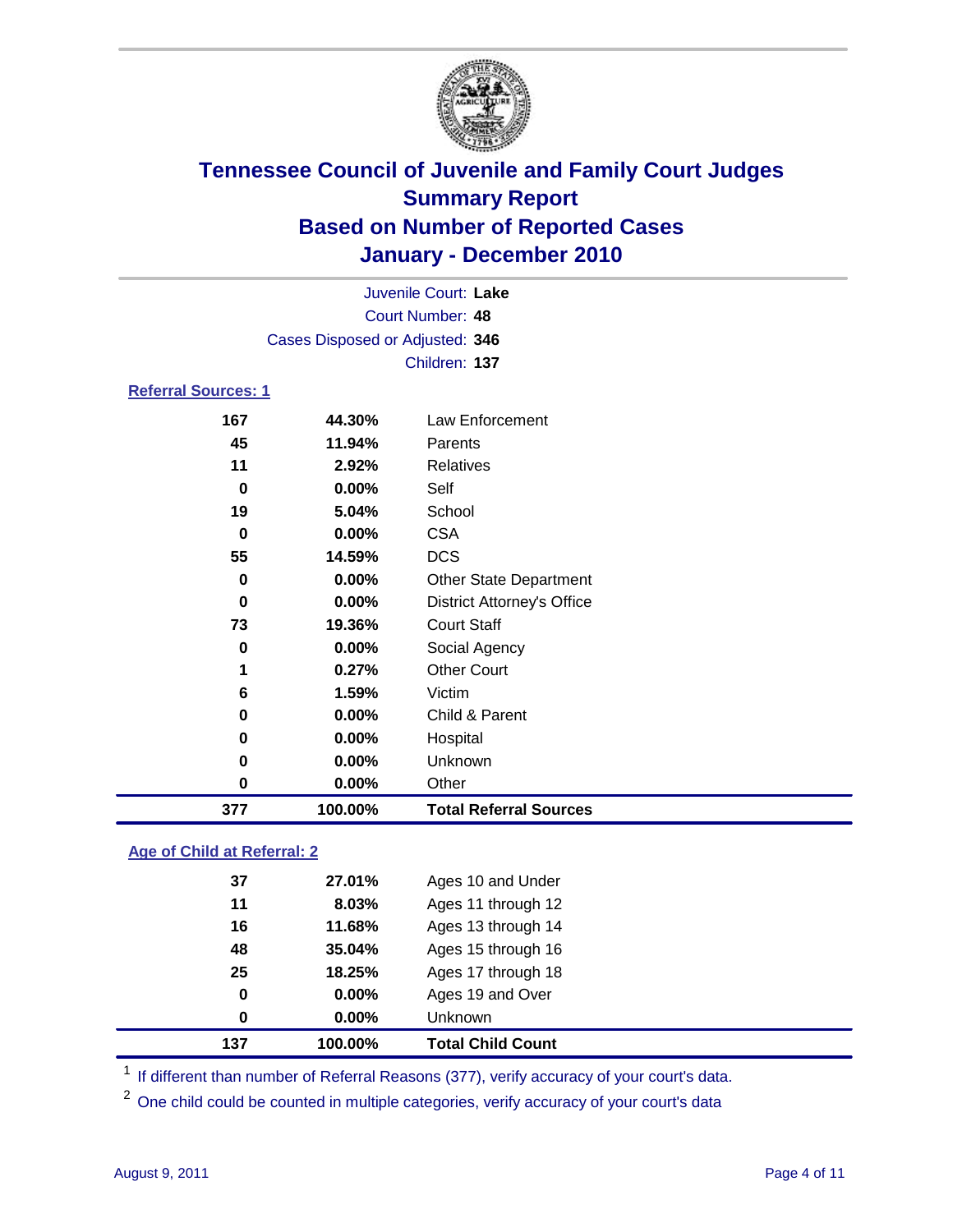

| Juvenile Court: Lake                    |                                 |                          |  |  |  |
|-----------------------------------------|---------------------------------|--------------------------|--|--|--|
|                                         | Court Number: 48                |                          |  |  |  |
|                                         | Cases Disposed or Adjusted: 346 |                          |  |  |  |
|                                         |                                 | Children: 137            |  |  |  |
| Sex of Child: 1                         |                                 |                          |  |  |  |
| 75                                      | 54.74%                          | Male                     |  |  |  |
| 60                                      | 43.80%                          | Female                   |  |  |  |
| $\overline{\mathbf{2}}$                 | 1.46%                           | Unknown                  |  |  |  |
| 137                                     | 100.00%                         | <b>Total Child Count</b> |  |  |  |
| Race of Child: 1                        |                                 |                          |  |  |  |
| 85                                      | 62.04%                          | White                    |  |  |  |
| 37                                      | 27.01%                          | African American         |  |  |  |
| $\mathbf 0$                             | 0.00%                           | Native American          |  |  |  |
| $\mathbf 0$                             | 0.00%                           | Asian                    |  |  |  |
| 12                                      | 8.76%                           | Mixed                    |  |  |  |
| 3                                       | 2.19%                           | Unknown                  |  |  |  |
| 137                                     | 100.00%                         | <b>Total Child Count</b> |  |  |  |
| <b>Hispanic Origin: 1</b>               |                                 |                          |  |  |  |
| 3                                       | 2.19%                           | Yes                      |  |  |  |
| 130                                     | 94.89%                          | <b>No</b>                |  |  |  |
| 4                                       | 2.92%                           | Unknown                  |  |  |  |
| 137                                     | 100.00%                         | <b>Total Child Count</b> |  |  |  |
| <b>School Enrollment of Children: 1</b> |                                 |                          |  |  |  |
| 119                                     | 86.86%                          | Yes                      |  |  |  |
| 18                                      | 13.14%                          | No                       |  |  |  |
| $\mathbf 0$                             | 0.00%                           | Unknown                  |  |  |  |
| 137                                     | 100.00%                         | <b>Total Child Count</b> |  |  |  |

One child could be counted in multiple categories, verify accuracy of your court's data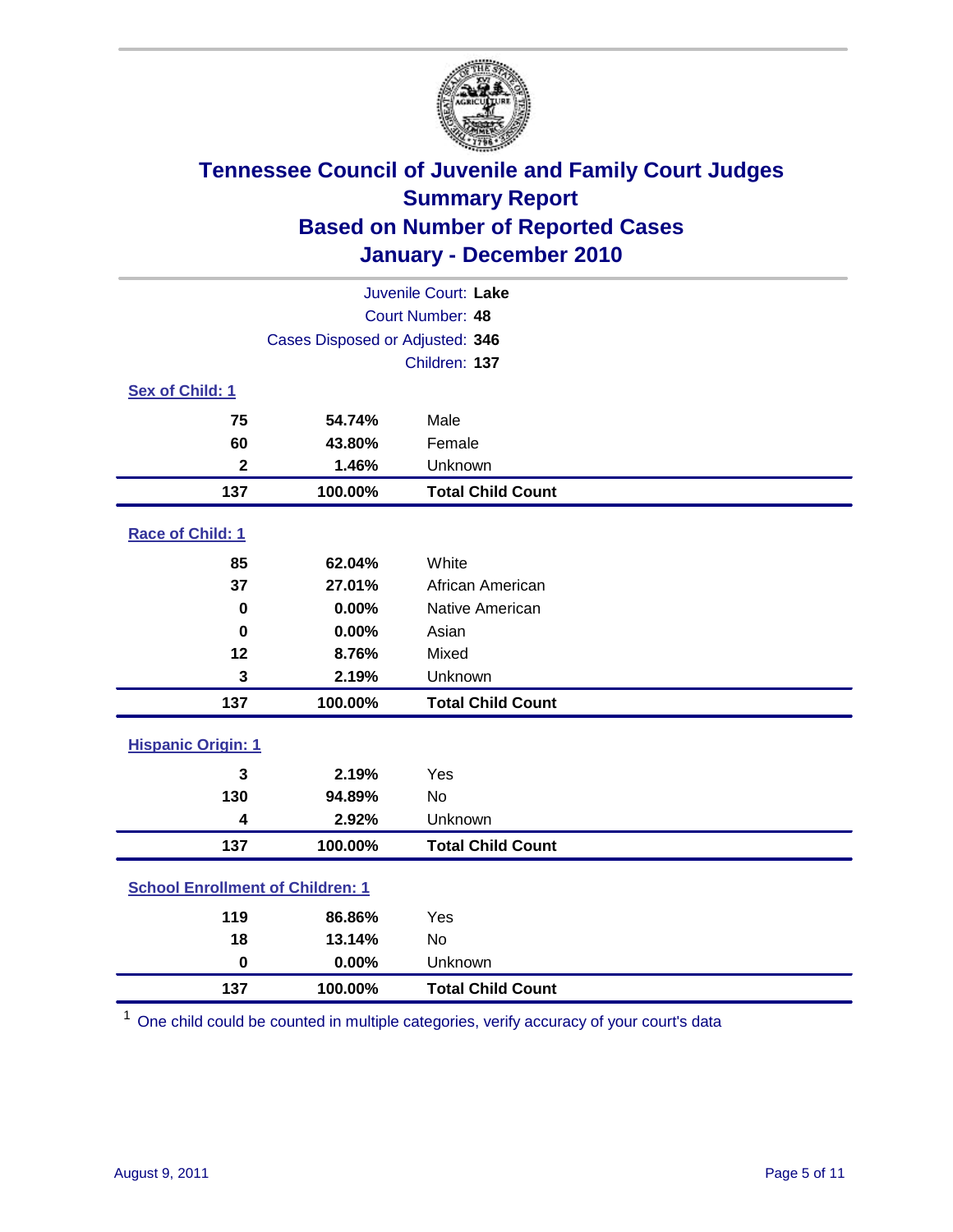

Court Number: **48** Juvenile Court: **Lake** Cases Disposed or Adjusted: **346** Children: **137**

### **Living Arrangement of Child at Time of Referral: 1**

| 137 | 100.00%  | <b>Total Child Count</b>     |
|-----|----------|------------------------------|
| 0   | 0.00%    | Other                        |
| 0   | 0.00%    | Unknown                      |
| 1   | 0.73%    | Independent                  |
| 0   | 0.00%    | In an Institution            |
| 0   | $0.00\%$ | In a Residential Center      |
| 3   | 2.19%    | In a Group Home              |
| 5   | 3.65%    | With Foster Family           |
| 0   | 0.00%    | With Adoptive Parents        |
| 19  | 13.87%   | <b>With Relatives</b>        |
| 13  | 9.49%    | With Father                  |
| 63  | 45.99%   | With Mother                  |
| 10  | 7.30%    | With Mother and Stepfather   |
| 1   | 0.73%    | With Father and Stepmother   |
| 22  | 16.06%   | With Both Biological Parents |
|     |          |                              |

### **Type of Detention: 2**

| 346 | 100.00%  | <b>Total Detention Count</b> |  |
|-----|----------|------------------------------|--|
| 0   | 0.00%    | Other                        |  |
| 322 | 93.06%   | Does Not Apply               |  |
| 0   | $0.00\%$ | Unknown                      |  |
| 0   | $0.00\%$ | Psychiatric Hospital         |  |
| 0   | 0.00%    | Jail - No Separation         |  |
| 0   | $0.00\%$ | Jail - Partial Separation    |  |
| 0   | $0.00\%$ | Jail - Complete Separation   |  |
| 24  | 6.94%    | Juvenile Detention Facility  |  |
| 0   | $0.00\%$ | Non-Secure Placement         |  |
|     |          |                              |  |

<sup>1</sup> One child could be counted in multiple categories, verify accuracy of your court's data

<sup>2</sup> If different than number of Cases (346) verify accuracy of your court's data.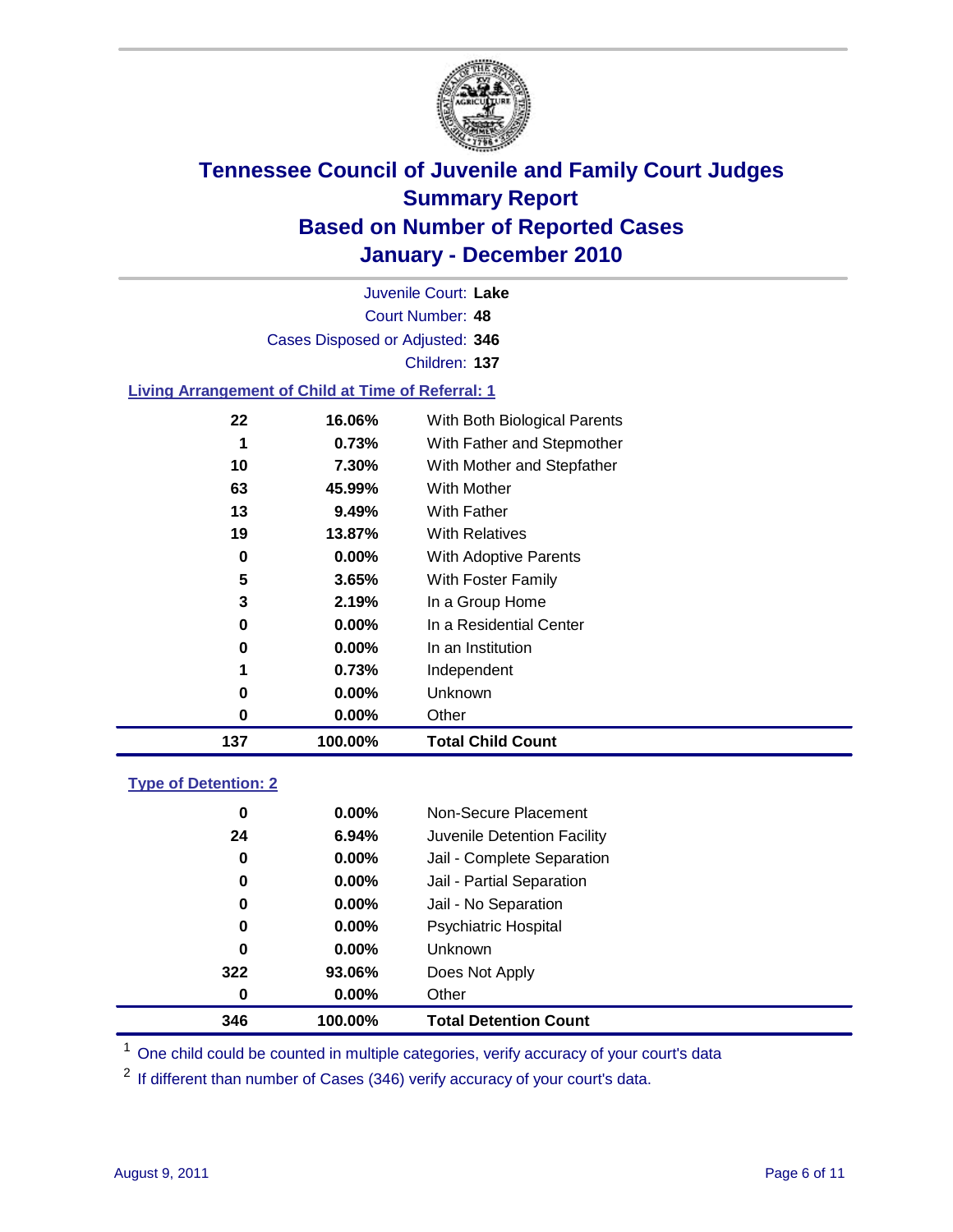

| Juvenile Court: Lake                               |                                 |                                      |  |  |  |
|----------------------------------------------------|---------------------------------|--------------------------------------|--|--|--|
|                                                    | Court Number: 48                |                                      |  |  |  |
|                                                    | Cases Disposed or Adjusted: 346 |                                      |  |  |  |
|                                                    | Children: 137                   |                                      |  |  |  |
| <b>Placement After Secure Detention Hearing: 1</b> |                                 |                                      |  |  |  |
| 23                                                 | 6.65%                           | Returned to Prior Living Arrangement |  |  |  |
| 1                                                  | 0.29%                           | Juvenile Detention Facility          |  |  |  |
| $\bf{0}$                                           | 0.00%                           | Jail                                 |  |  |  |
| $\bf{0}$                                           | $0.00\%$                        | Shelter / Group Home                 |  |  |  |
| 0                                                  | 0.00%                           | <b>Foster Family Home</b>            |  |  |  |
| 0                                                  | 0.00%                           | Psychiatric Hospital                 |  |  |  |
| 0                                                  | 0.00%                           | Unknown                              |  |  |  |
| 322                                                | 93.06%                          | Does Not Apply                       |  |  |  |
| $\bf{0}$                                           | $0.00\%$                        | Other                                |  |  |  |
| 346                                                | 100.00%                         | <b>Total Placement Count</b>         |  |  |  |
| <b>Intake Actions: 2</b>                           |                                 |                                      |  |  |  |
|                                                    |                                 |                                      |  |  |  |
| 95                                                 | 25.20%                          | <b>Petition Filed</b>                |  |  |  |
| 20                                                 | 5.31%                           | <b>Motion Filed</b>                  |  |  |  |
| 83                                                 | 22.02%                          | <b>Citation Processed</b>            |  |  |  |
| 0                                                  | 0.00%                           | Notification of Paternity Processed  |  |  |  |
| 160                                                | 42.44%                          | Scheduling of Judicial Review        |  |  |  |
| 14                                                 | 3.71%                           | Scheduling of Administrative Review  |  |  |  |
| 5                                                  | 1.33%                           | Scheduling of Foster Care Review     |  |  |  |
| $\bf{0}$                                           | 0.00%                           | Unknown                              |  |  |  |
| $\bf{0}$                                           | 0.00%                           | Does Not Apply                       |  |  |  |
| 0                                                  | 0.00%                           | Other                                |  |  |  |
| 377                                                | 100.00%                         | <b>Total Intake Count</b>            |  |  |  |

<sup>1</sup> If different than number of Cases (346) verify accuracy of your court's data.

<sup>2</sup> If different than number of Referral Reasons (377), verify accuracy of your court's data.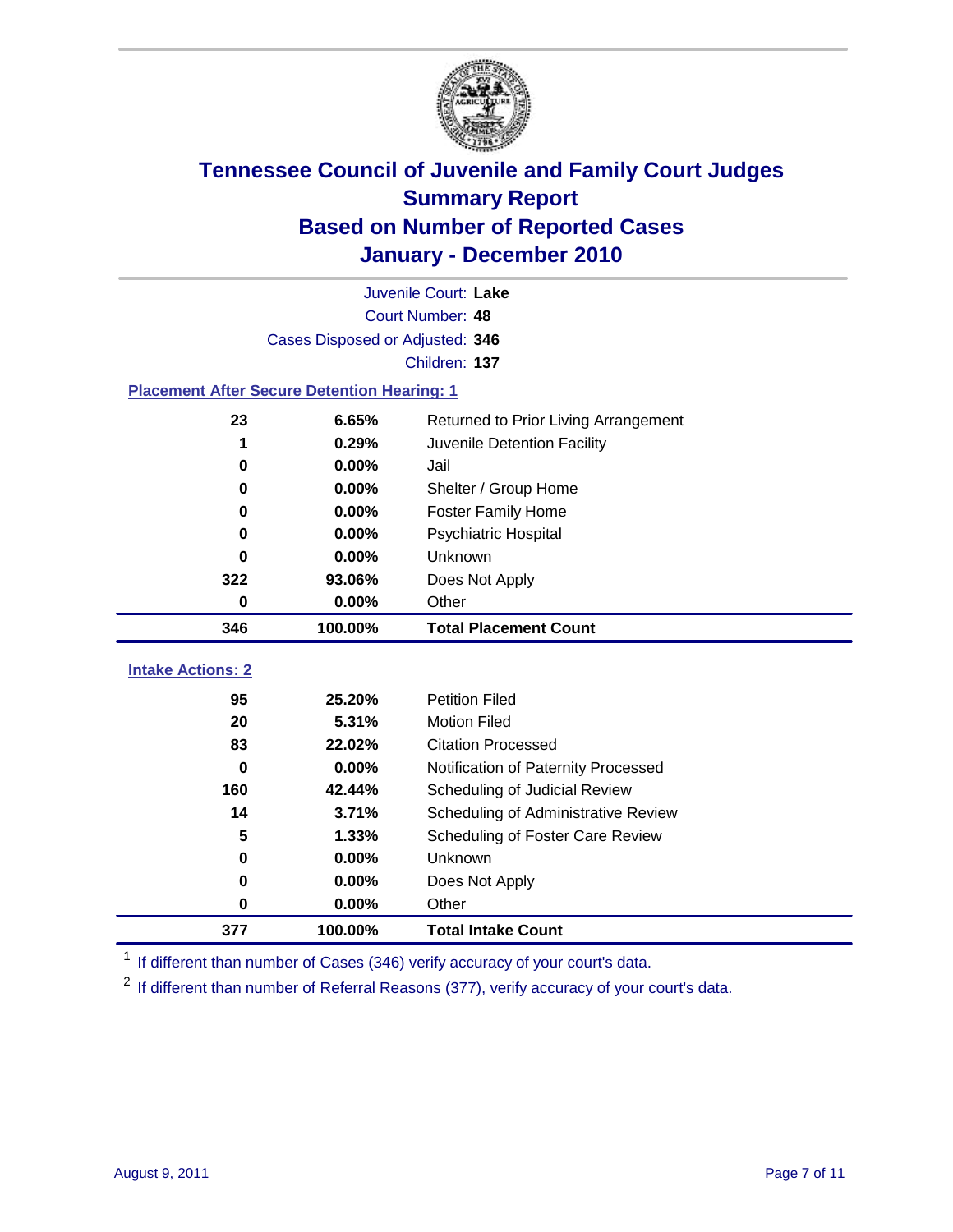

Court Number: **48** Juvenile Court: **Lake** Cases Disposed or Adjusted: **346** Children: **137**

### **Last Grade Completed by Child: 1**

| 15                                      | 10.95%   | Too Young for School         |  |
|-----------------------------------------|----------|------------------------------|--|
| 1                                       | 0.73%    | Preschool                    |  |
| 5                                       | 3.65%    | Kindergarten                 |  |
| 4                                       | 2.92%    | 1st Grade                    |  |
| 7                                       | 5.11%    | 2nd Grade                    |  |
| 4                                       | 2.92%    | 3rd Grade                    |  |
| 3                                       | 2.19%    | 4th Grade                    |  |
| 6                                       | 4.38%    | 5th Grade                    |  |
| 9                                       | 6.57%    | 6th Grade                    |  |
| $\overline{\mathbf{r}}$                 | 5.11%    | 7th Grade                    |  |
| 14                                      | 10.22%   | 8th Grade                    |  |
| 23                                      | 16.79%   | 9th Grade                    |  |
| 24                                      | 17.52%   | 10th Grade                   |  |
| 12                                      | 8.76%    | 11th Grade                   |  |
| 0                                       | $0.00\%$ | 12th Grade                   |  |
| 0                                       | 0.00%    | Non-Graded Special Ed        |  |
| $\overline{2}$                          | 1.46%    | <b>GED</b>                   |  |
| 1                                       | 0.73%    | Graduated                    |  |
| 0                                       | 0.00%    | <b>Never Attended School</b> |  |
| 0                                       | 0.00%    | Unknown                      |  |
| $\bf{0}$                                | 0.00%    | Other                        |  |
| 137                                     | 100.00%  | <b>Total Child Count</b>     |  |
| <b>Enrolled in Special Education: 1</b> |          |                              |  |

| 137                                       | 100.00%  | <b>Total Child Count</b> |  |  |
|-------------------------------------------|----------|--------------------------|--|--|
| 0                                         | $0.00\%$ | Unknown                  |  |  |
| 132                                       | 96.35%   | No                       |  |  |
| 5                                         | 3.65%    | Yes                      |  |  |
| <u>Lillolled III opecial Luucation. T</u> |          |                          |  |  |

One child could be counted in multiple categories, verify accuracy of your court's data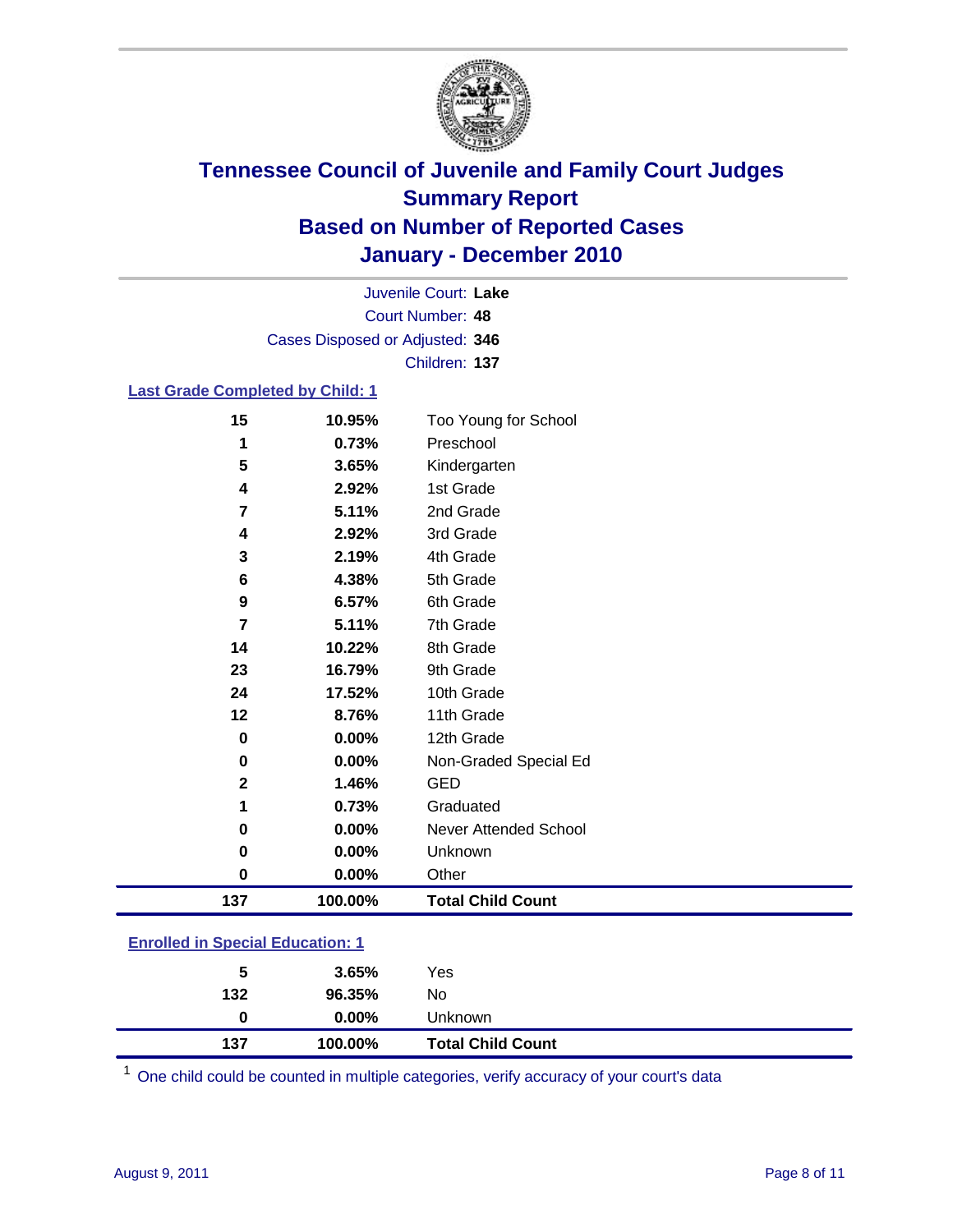

| Juvenile Court: Lake         |                                 |                           |  |  |
|------------------------------|---------------------------------|---------------------------|--|--|
|                              | Court Number: 48                |                           |  |  |
|                              | Cases Disposed or Adjusted: 346 |                           |  |  |
|                              | Children: 137                   |                           |  |  |
| <b>Action Executed By: 1</b> |                                 |                           |  |  |
| 362                          | 96.02%                          | Judge                     |  |  |
| 1                            | 0.27%                           | Magistrate                |  |  |
| 14                           | 3.71%                           | <b>YSO</b>                |  |  |
| 0                            | 0.00%                           | Other                     |  |  |
| 0                            | 0.00%                           | Unknown                   |  |  |
| 377                          | 100.00%                         | <b>Total Action Count</b> |  |  |

### **Formal / Informal Actions: 1**

| 30  | 7.96%    | Dismissed                                        |
|-----|----------|--------------------------------------------------|
| 1   | 0.27%    | Retired / Nolle Prosequi                         |
| 88  | 23.34%   | <b>Complaint Substantiated Delinquent</b>        |
| 0   | $0.00\%$ | <b>Complaint Substantiated Status Offender</b>   |
|     | 0.27%    | <b>Complaint Substantiated Dependent/Neglect</b> |
|     | 0.27%    | <b>Complaint Substantiated Abused</b>            |
| 0   | $0.00\%$ | <b>Complaint Substantiated Mentally III</b>      |
| 0   | $0.00\%$ | Informal Adjustment                              |
| 0   | $0.00\%$ | <b>Pretrial Diversion</b>                        |
| 0   | $0.00\%$ | <b>Transfer to Adult Court Hearing</b>           |
| 0   | $0.00\%$ | Charges Cleared by Transfer to Adult Court       |
| 0   | $0.00\%$ | Special Proceeding                               |
| 53  | 14.06%   | <b>Review Concluded</b>                          |
| 203 | 53.85%   | Case Held Open                                   |
| 0   | $0.00\%$ | Other                                            |
| 0   | $0.00\%$ | Unknown                                          |
| 377 | 100.00%  | <b>Total Action Count</b>                        |

<sup>1</sup> If different than number of Referral Reasons (377), verify accuracy of your court's data.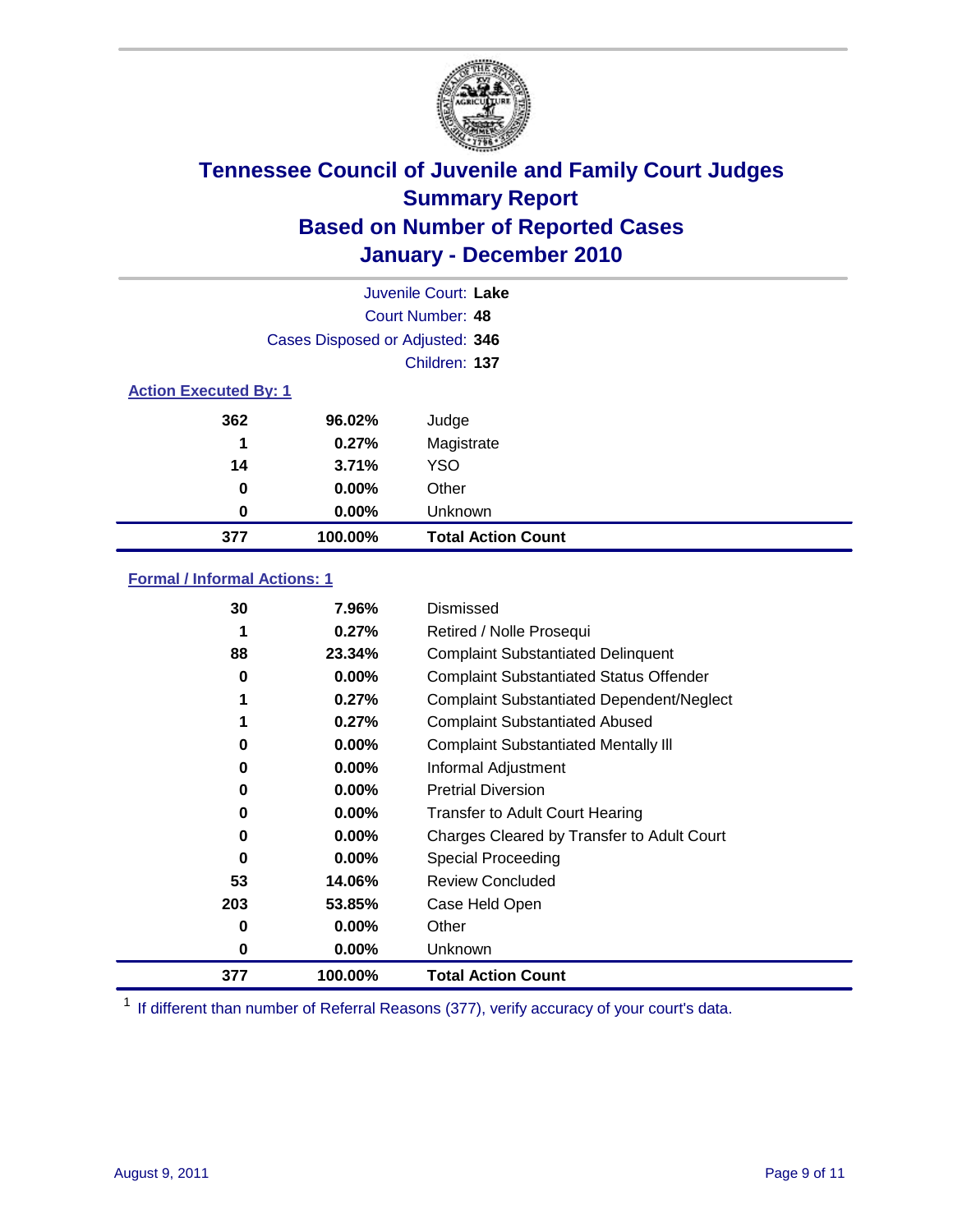

|                       |                                 | Juvenile Court: Lake                                  |
|-----------------------|---------------------------------|-------------------------------------------------------|
|                       |                                 | Court Number: 48                                      |
|                       | Cases Disposed or Adjusted: 346 |                                                       |
|                       |                                 | Children: 137                                         |
| <b>Case Outcomes:</b> |                                 | There can be multiple outcomes for one child or case. |
| 66                    | 13.69%                          | <b>Case Dismissed</b>                                 |
| 4                     | 0.83%                           | Case Retired or Nolle Prosequi                        |
| 8                     | 1.66%                           | Warned / Counseled                                    |
| 177                   | 36.72%                          | Held Open For Review                                  |
| 17                    | 3.53%                           | Supervision / Probation to Juvenile Court             |
| 0                     | 0.00%                           | <b>Probation to Parents</b>                           |
| 0                     | 0.00%                           | Referral to Another Entity for Supervision / Service  |
| 11                    | 2.28%                           | Referred for Mental Health Counseling                 |
| 13                    | 2.70%                           | Referred for Alcohol and Drug Counseling              |
| 0                     | 0.00%                           | Referred to Alternative School                        |
| 0                     | 0.00%                           | Referred to Private Child Agency                      |
| 9                     | 1.87%                           | Referred to Defensive Driving School                  |
| 2                     | 0.41%                           | Referred to Alcohol Safety School                     |
| 15                    | 3.11%                           | Referred to Juvenile Court Education-Based Program    |
| 7                     | 1.45%                           | Driver's License Held Informally                      |
| 0                     | 0.00%                           | <b>Voluntary Placement with DMHMR</b>                 |
| 0                     | 0.00%                           | <b>Private Mental Health Placement</b>                |
| 0                     | 0.00%                           | <b>Private MR Placement</b>                           |
| 0                     | 0.00%                           | Placement with City/County Agency/Facility            |
| 0                     | 0.00%                           | Placement with Relative / Other Individual            |
| 5                     | 1.04%                           | Fine                                                  |
| 21                    | 4.36%                           | <b>Public Service</b>                                 |
| 11                    | 2.28%                           | Restitution                                           |
| 0                     | 0.00%                           | <b>Runaway Returned</b>                               |
| 7                     | 1.45%                           | No Contact Order                                      |
| 0                     | 0.00%                           | Injunction Other than No Contact Order                |
| 15                    | 3.11%                           | <b>House Arrest</b>                                   |
| 0                     | 0.00%                           | <b>Court Defined Curfew</b>                           |
| 0                     | $0.00\%$                        | Dismissed from Informal Adjustment                    |
| 0                     | 0.00%                           | <b>Dismissed from Pretrial Diversion</b>              |
| 4                     | 0.83%                           | Released from Probation                               |
| 1                     | 0.21%                           | <b>Transferred to Adult Court</b>                     |
| 0                     | $0.00\%$                        | <b>DMHMR Involuntary Commitment</b>                   |